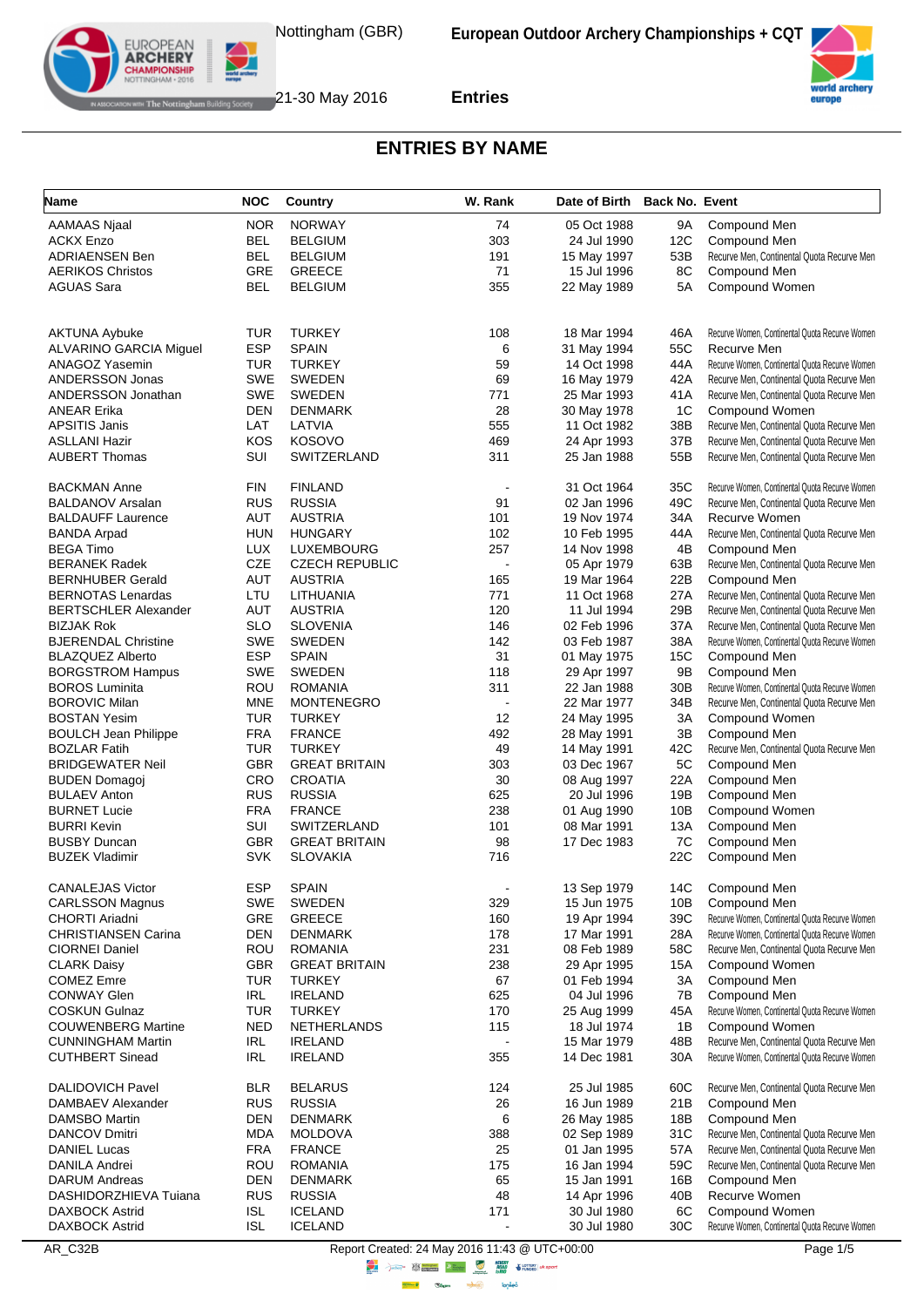



# **ENTRIES BY NAME**

| Name                            | <b>NOC</b>               | Country                          | W. Rank                                                                                                                                                                                                                              | Date of Birth Back No. Event |            |                                                                  |
|---------------------------------|--------------------------|----------------------------------|--------------------------------------------------------------------------------------------------------------------------------------------------------------------------------------------------------------------------------------|------------------------------|------------|------------------------------------------------------------------|
| <b>DE GIULI Clementine</b>      | SUI                      | SWITZERLAND                      | 134                                                                                                                                                                                                                                  | 10 Apr 1993                  | 9Α         | Compound Women                                                   |
| <b>DE GIULI Valentine</b>       | SUI                      | <b>SWITZERLAND</b>               | 136                                                                                                                                                                                                                                  | 02 Oct 1990                  | 37A        | Recurve Women, Continental Quota Recurve Women                   |
| DE HOOP Delia                   | <b>NED</b>               | <b>NETHERLANDS</b>               | 501                                                                                                                                                                                                                                  | 31 Oct 1995                  | 37B        | Recurve Women, Continental Quota Recurve Women                   |
| <b>DEDEN</b> Esther             | <b>NED</b>               | <b>NETHERLANDS</b>               | 115                                                                                                                                                                                                                                  | 01 Jul 1994                  | 36B        | Recurve Women, Continental Quota Recurve Women                   |
| DIAKOVA Viktorija               | <b>UKR</b>               | <b>UKRAINE</b>                   | 42                                                                                                                                                                                                                                   | 29 Sep 1993                  | 15C        | Compound Women                                                   |
| <b>DIELEMANS Mitch</b>          | <b>NED</b>               | NETHERLANDS                      | 48                                                                                                                                                                                                                                   | 06 Jan 1993                  | 46B        | Recurve Men                                                      |
| <b>DIELEN Nathalie</b>          | SUI                      | SWITZERLAND                      | 168                                                                                                                                                                                                                                  | 18 Mar 1966                  | 36A        | Recurve Women, Continental Quota Recurve Women                   |
| DOLIDZE Vladimer                | GEO                      | <b>GEORGIA</b>                   | 642                                                                                                                                                                                                                                  | 14 Sep 1997                  | 33A        | Recurve Men, Continental Quota Recurve Men                       |
| <b>DUCHON Juraj</b>             | <b>SVK</b>               | <b>SLOVAKIA</b>                  | 239                                                                                                                                                                                                                                  | 05 Mar 1995                  | 37C        | Recurve Men, Continental Quota Recurve Men                       |
| <b>DUCHON Miroslav</b>          | <b>SVK</b>               | <b>SLOVAKIA</b>                  | 343                                                                                                                                                                                                                                  | 04 Dec 1991                  | 36C        | Recurve Men, Continental Quota Recurve Men                       |
| DZIOMINSKAYA Karyna             | <b>BLR</b>               | <b>BELARUS</b>                   | 49                                                                                                                                                                                                                                   | 25 Aug 1994                  | 48C        | Recurve Women, Continental Quota Recurve Women                   |
| <b>EINARSDOTTIR Margret</b>     | ISL                      | <b>ICELAND</b>                   | 317                                                                                                                                                                                                                                  | 14 Dec 1973                  | 7C         | Compound Women                                                   |
| <b>EINARSSON Gudjon</b>         | <b>ISL</b>               | <b>ICELAND</b>                   | 443                                                                                                                                                                                                                                  | 22 Jul 1978                  | 7A         | Compound Men                                                     |
| <b>EINARSSON Kristmann</b>      | ISL                      | <b>ICELAND</b>                   | $\overline{\phantom{a}}$                                                                                                                                                                                                             | 28 Apr 1975                  | 5A         | Compound Men                                                     |
| EL HELALI Mimis                 | <b>CYP</b>               | <b>CYPRUS</b>                    | 223                                                                                                                                                                                                                                  | 26 Sep 1986                  | 30C        | Recurve Men, Continental Quota Recurve Men                       |
| <b>ELARTS Kaspars</b>           | LAT                      | LATVIA                           | 598                                                                                                                                                                                                                                  |                              | 4C         | Compound Men                                                     |
| <b>ELLISON Toja</b>             | <b>SLO</b>               | <b>SLOVENIA</b>                  | 11                                                                                                                                                                                                                                   | 04 Jul 1993                  | 4B         | Compound Women                                                   |
| <b>ELMAAGACLI Demir</b>         | TUR                      | <b>TURKEY</b>                    | 3                                                                                                                                                                                                                                    | 04 Nov 1990                  | 2A         | Compound Men                                                     |
| <b>ELZINGA Peter</b>            | <b>NED</b>               | <b>NETHERLANDS</b>               | 13                                                                                                                                                                                                                                   | 30 Jan 1981                  | 19A        | Compound Men                                                     |
| <b>ESEBUA Kristine</b>          | GEO                      | <b>GEORGIA</b>                   | 10                                                                                                                                                                                                                                   | 19 Mar 1985                  | 33B        | Recurve Women                                                    |
| <b>ETXEBERRIA FERRER Mirene</b> | <b>ESP</b>               | <b>SPAIN</b>                     | 73                                                                                                                                                                                                                                   | 25 Jan 1994                  | 29B        | Recurve Women, Continental Quota Recurve Women                   |
|                                 |                          |                                  |                                                                                                                                                                                                                                      |                              |            |                                                                  |
| <b>FABER Florian</b>            | SUI<br><b>NOR</b>        | SWITZERLAND                      | 216<br>95                                                                                                                                                                                                                            | 05 Oct 1997                  | 54B<br>13B | Recurve Men, Continental Quota Recurve Men<br>Compound Women     |
| <b>FEVANG MARZOUK Laila</b>     | <b>GER</b>               | <b>NORWAY</b>                    |                                                                                                                                                                                                                                      | 26 Oct 1993                  | 42B        |                                                                  |
| <b>FLOTO Florian</b>            |                          | <b>GERMANY</b>                   | 122                                                                                                                                                                                                                                  | 12 Apr 1988                  |            | Recurve Men<br>Recurve Women, Continental Quota Recurve Women    |
| FOLKARD Naomi                   | <b>GBR</b>               | <b>GREAT BRITAIN</b>             | 96                                                                                                                                                                                                                                   | 18 Sep 1983                  | 45C        |                                                                  |
| <b>FORSBERG Helen</b>           | <b>SWE</b>               | <b>SWEDEN</b>                    | 150                                                                                                                                                                                                                                  | 03 Jul 1997                  | 13C        | Compound Women                                                   |
| <b>FRANCHINI Irene</b>          | ITA                      | <b>ITALY</b>                     | 84                                                                                                                                                                                                                                   | 23 Jul 1981                  | 6B         | Compound Women                                                   |
| <b>FRANGILLI Michele</b>        | ITA                      | <b>ITALY</b>                     | 79                                                                                                                                                                                                                                   | 01 May 1976                  | 45C        | Recurve Men                                                      |
| GAJDOS Csaba                    | HUN                      | <b>HUNGARY</b>                   | 270                                                                                                                                                                                                                                  | 17 Sep 1974                  | 43A        | Recurve Men, Continental Quota Recurve Men                       |
| <b>GALES Andrea</b>             | <b>GBR</b>               | <b>GREAT BRITAIN</b>             | 148                                                                                                                                                                                                                                  | 23 Dec 1972                  | 13A        | Compound Women                                                   |
| GAZOZ Mete                      | TUR                      | <b>TURKEY</b>                    | 47                                                                                                                                                                                                                                   | 08 Jun 1999                  | 40C        | Recurve Men, Continental Quota Recurve Men                       |
| <b>GENET Dominique</b>          | <b>FRA</b>               | <b>FRANCE</b>                    | 17                                                                                                                                                                                                                                   | 24 Nov 1968                  | 1B         | Compound Men                                                     |
| <b>GIMENEZ Carlos</b>           | ISL                      | <b>ICELAND</b>                   | 892                                                                                                                                                                                                                                  | 10 Apr 1982                  | 55A        | Recurve Men, Continental Quota Recurve Men                       |
| <b>GKORILA Anatoli</b>          | GRE                      | <b>GREECE</b>                    | 209                                                                                                                                                                                                                                  | 20 Jun 1995                  | 41C        | Recurve Women, Continental Quota Recurve Women                   |
| <b>GODFREY Larry</b>            | <b>GBR</b>               | <b>GREAT BRITAIN</b>             | 104                                                                                                                                                                                                                                  | 09 Jun 1976                  | 31B        | Recurve Men, Continental Quota Recurve Men                       |
| <b>GORCZYCA Krzysztof</b>       | POL                      | <b>POLAND</b>                    | 144                                                                                                                                                                                                                                  | 01 Jan 1967                  | 18C        | Compound Men                                                     |
| <b>GRISCHKE Marvin</b>          | LIE                      | <b>LIECHTENSTEIN</b>             | 309                                                                                                                                                                                                                                  | 09 Mar 1992                  | 30A        | Recurve Men, Continental Quota Recurve Men                       |
| <b>GROSS Jaanus</b>             | <b>EST</b>               | <b>ESTONIA</b>                   | 430                                                                                                                                                                                                                                  | 30 Sep 1975                  | 29C        | Recurve Men, Continental Quota Recurve Men                       |
| <b>GSTOETTNER Andreas</b>       | <b>AUT</b>               | <b>AUSTRIA</b>                   | 72                                                                                                                                                                                                                                   | 31 Jul 1996                  | 28B        | Recurve Men, Continental Quota Recurve Men                       |
| GUDJONSSON Gudmundur Orn        | ISL                      | <b>ICELAND</b>                   | 771                                                                                                                                                                                                                                  | 09 Nov 1982                  | 54A        | Recurve Men, Continental Quota Recurve Men                       |
| <b>GUIDI Emanuele</b>           | <b>SMR</b>               | <b>SAN MARINO</b>                | 483                                                                                                                                                                                                                                  | 16 Sep 1969                  | 39C        | Recurve Men, Continental Quota Recurve Men                       |
| <b>HAEFELFINGER Roman</b>       |                          |                                  |                                                                                                                                                                                                                                      |                              |            |                                                                  |
|                                 | SUI<br><b>NOR</b>        | SWITZERLAND                      | 95                                                                                                                                                                                                                                   | 03 Nov 1985                  | 14A        | Compound Men                                                     |
| <b>HAGEN Paul Andre</b>         |                          | <b>NORWAY</b>                    | 214                                                                                                                                                                                                                                  | 26 May 1992                  | 61A        | Recurve Men, Continental Quota Recurve Men                       |
| <b>HAIDN TSCHALOVA Veronika</b> | GER                      | <b>GERMANY</b>                   | 99                                                                                                                                                                                                                                   | 05 Jun 1976                  | 28C        | Recurve Women                                                    |
| <b>HAMOR Martin</b>             | CZE                      | <b>CZECH REPUBLIC</b>            | 642                                                                                                                                                                                                                                  | 25 Sep 1965                  | 62C        | Recurve Men, Continental Quota Recurve Men                       |
| <b>HANSEN Stephan</b>           | <b>DEN</b>               | <b>DENMARK</b>                   | 4                                                                                                                                                                                                                                    | 19 Jun 1995                  | 17B        | Compound Men                                                     |
| <b>HAUGSETH Mads</b>            | <b>NOR</b>               | <b>NORWAY</b>                    | 60                                                                                                                                                                                                                                   | 02 Mar 1995                  | 10A        | Compound Men                                                     |
| <b>HEIGENHAUSER Kristina</b>    | <b>GER</b>               | <b>GERMANY</b>                   | 17                                                                                                                                                                                                                                   | 20 Jun 1988                  | 15B        | Compound Women                                                   |
| <b>HEINRICH Petr</b>            | <b>CZE</b>               | <b>CZECH REPUBLIC</b>            | 241                                                                                                                                                                                                                                  | 03 Oct 1978                  | 61C        | Recurve Men, Continental Quota Recurve Men                       |
| <b>HENCKELS Jeff</b>            | <b>LUX</b>               | LUXEMBOURG                       | 76                                                                                                                                                                                                                                   | 30 Aug 1984                  | 47A        | Recurve Men, Continental Quota Recurve Men                       |
| <b>HOFER Patrizio</b>           | SUI                      | SWITZERLAND                      | 255                                                                                                                                                                                                                                  | 02 Apr 1980                  | 15A        | Compound Men                                                     |
| <b>HOLLAS Leon</b>              | <b>GER</b>               | <b>GERMANY</b>                   | $\blacksquare$                                                                                                                                                                                                                       | 29 Dec 1997                  | 1C         | Compound Men                                                     |
| <b>HUNSPERGER Janine</b>        | SUI                      | SWITZERLAND                      | 218                                                                                                                                                                                                                                  | 20 Jul 2000                  | 10A        | Compound Women                                                   |
| HURBAN JR. Vladimir             | <b>SVK</b>               | <b>SLOVAKIA</b>                  | 592                                                                                                                                                                                                                                  | 14 Mar 1996                  | 35C        | Recurve Men, Continental Quota Recurve Men                       |
| <b>HUSTON Patrick</b>           | <b>GBR</b>               | <b>GREAT BRITAIN</b>             | 92                                                                                                                                                                                                                                   | 05 Jan 1996                  | 32B        | Recurve Men, Continental Quota Recurve Men                       |
| <b>IRRASCH Dominik</b>          | <b>AUT</b>               | <b>AUSTRIA</b>                   | 163                                                                                                                                                                                                                                  | 12 Apr 1996                  | 27B        | Recurve Men, Continental Quota Recurve Men                       |
| <b>IRWIN Micheal</b>            | IRL                      | <b>IRELAND</b>                   | 156                                                                                                                                                                                                                                  | 11 Apr 1992                  | 49B        | Recurve Men, Continental Quota Recurve Men                       |
| <b>IVANYTSKYY Heorhiy</b>       | <b>UKR</b>               | <b>UKRAINE</b>                   | 50                                                                                                                                                                                                                                   | 06 May 1992                  | 53C        | Recurve Men                                                      |
| <b>JAATMA Lisell</b>            |                          |                                  |                                                                                                                                                                                                                                      |                              |            |                                                                  |
| JAGER Maja                      | <b>EST</b><br><b>DEN</b> | <b>ESTONIA</b><br><b>DENMARK</b> | 165<br>13                                                                                                                                                                                                                            | 19 Jul 1999<br>22 Dec 1991   | 4А<br>27A  | Compound Women<br>Recurve Women, Continental Quota Recurve Women |
| AR_C32B                         |                          |                                  | Report Created: 24 May 2016 11:43 @ UTC+00:00                                                                                                                                                                                        |                              |            | Page 2/5                                                         |
|                                 |                          |                                  | <b>Contact of the Contact of Second Lines Contact Second Second Second Second Second Second Second Second Second Second Second Second Second Second Second Second Second Second Second Second Second Second Second Second Second</b> |                              |            |                                                                  |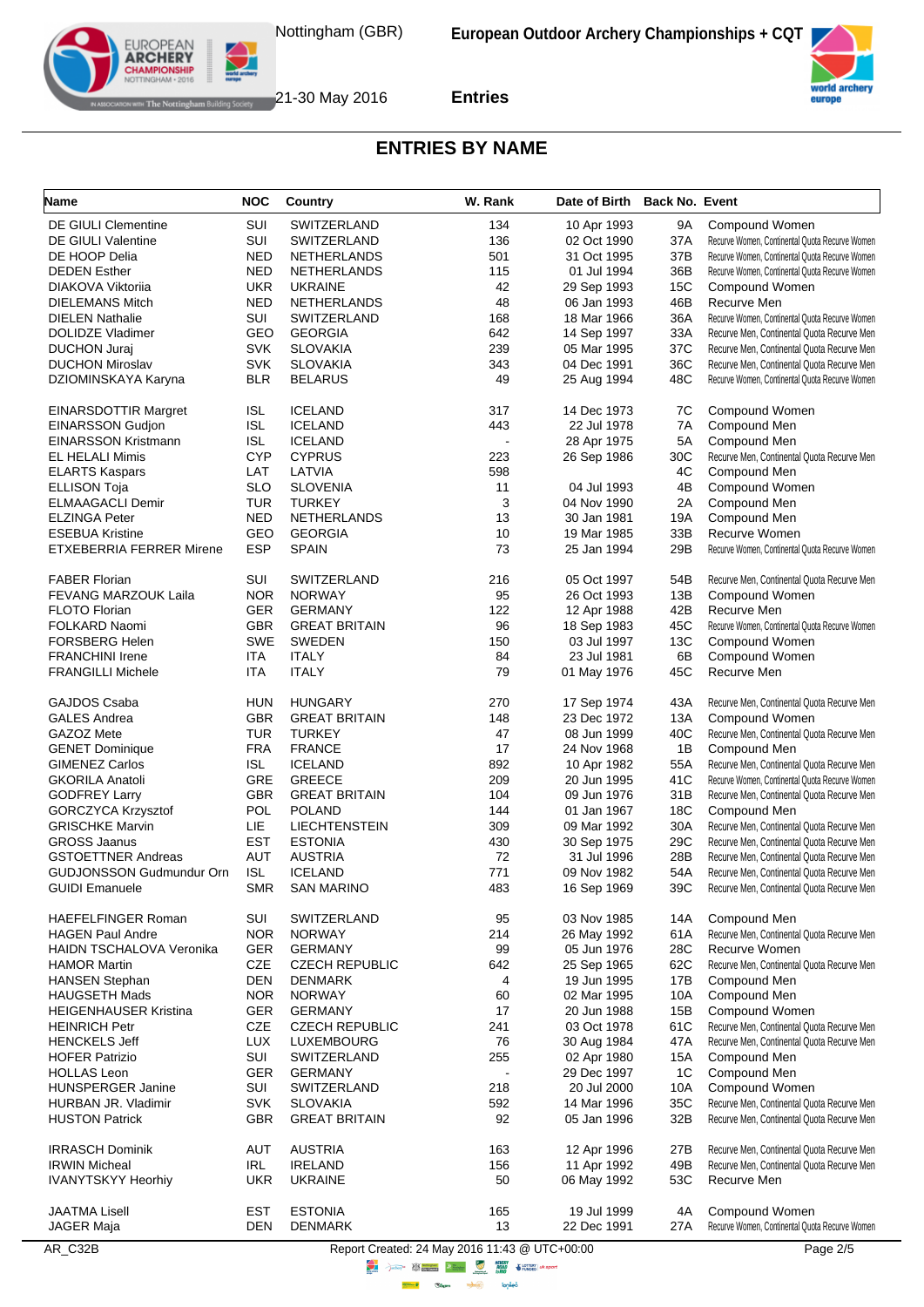



#### **ENTRIES BY NAME**

| Name                                           | <b>NOC</b>               | Country                  | W. Rank                  | Date of Birth Back No. Event |            |                                                                                                  |
|------------------------------------------------|--------------------------|--------------------------|--------------------------|------------------------------|------------|--------------------------------------------------------------------------------------------------|
| <b>JENSEN Tanja</b>                            | <b>DEN</b>               | <b>DENMARK</b>           | 37                       | 21 Jul 1995                  | ЗC         | Compound Women                                                                                   |
| <b>JONES Naomi</b>                             | <b>GBR</b>               | <b>GREAT BRITAIN</b>     | 40                       | 26 Mar 1985                  | 14A        | Compound Women                                                                                   |
| JUUTILAINEN Mikko                              | <b>FIN</b>               | <b>FINLAND</b>           | 97                       | 27 Dec 1989                  | 15B        | Compound Men                                                                                     |
| <b>KAASIK Tanel</b>                            | <b>EST</b>               | <b>ESTONIA</b>           | 642                      | 04 Apr 1974                  | 27C        | Recurve Men, Continental Quota Recurve Men                                                       |
| <b>KAHLLUND Florian</b>                        | <b>GER</b>               | <b>GERMANY</b>           | 18                       | 07 Jun 1993                  | 41B        | Recurve Men                                                                                      |
| <b>KALASHNIKOV Viktor</b>                      | <b>RUS</b>               | <b>RUSSIA</b>            | 44                       | 07 Jun 1989                  | 20B        | Compound Men                                                                                     |
| KARAGEORGIOU Alexandros                        | GRE                      | <b>GREECE</b>            | 209                      | 03 Jun 1986                  | 49A        | Recurve Men, Continental Quota Recurve Men                                                       |
| <b>KARKKAINEN Tiina</b>                        | <b>FIN</b>               | <b>FINLAND</b>           | 218                      | 22 Aug 1973                  | 12A        | Compound Women                                                                                   |
| <b>KLEIN Joe</b>                               | <b>LUX</b>               | LUXEMBOURG               |                          | 08 May 2000                  | 45A        | Recurve Men, Continental Quota Recurve Men                                                       |
| <b>KLEIN Pit</b>                               | <b>LUX</b>               | <b>LUXEMBOURG</b>        | 160                      | 12 Sep 1996                  | 46A        | Recurve Men, Continental Quota Recurve Men                                                       |
| <b>KOBZA Martin</b>                            | <b>SVK</b>               | <b>SLOVAKIA</b>          |                          | 22 Dec 1997                  | 20C        | Compound Men                                                                                     |
| <b>KOOLS Reginald</b>                          | <b>BEL</b>               | <b>BELGIUM</b>           | 83                       | 16 Jun 1993                  | 13C        | Compound Men                                                                                     |
| <b>KOPNIN Aleksey</b>                          | AZE                      | AZERBAIJAN               | 275                      | 28 Oct 1994                  | 43C        | Recurve Men, Continental Quota Recurve Men                                                       |
| KOVALEVSKIJ Adam                               | LTU                      | LITHUANIA                | 892                      | 20 Dec 1995                  | 29A        | Recurve Men, Continental Quota Recurve Men                                                       |
| <b>KOZHIN Alexander</b>                        | <b>RUS</b>               | <b>RUSSIA</b>            | 165                      | 10 Apr 1990                  | 48C        | Recurve Men, Continental Quota Recurve Men                                                       |
| <b>KRASNIQI Burim</b>                          | KOS                      | <b>KOSOVO</b>            | 879                      | 30 Jan 1980                  | 36B        | Recurve Men, Continental Quota Recurve Men                                                       |
| <b>KREICBERGA Anete</b><br><b>KUOPPA Taru</b>  | LAT<br><b>FIN</b>        | LATVIA<br><b>FINLAND</b> | 279<br>199               | 17 Sep 1992<br>14 Nov 1983   | 42A<br>36C | Recurve Women, Continental Quota Recurve Women<br>Recurve Women, Continental Quota Recurve Women |
| <b>KUUSISTO Kimmo</b>                          | <b>FIN</b>               | <b>FINLAND</b>           |                          | 17 Apr 1975                  | 14B        | Compound Men                                                                                     |
| <b>KWAKS Sarah</b>                             | <b>NED</b>               | NETHERLANDS              | 501                      | 03 Nov 1992                  | 35B        | Recurve Women, Continental Quota Recurve Women                                                   |
|                                                |                          |                          |                          |                              |            |                                                                                                  |
| <b>LANDI Vanessa</b><br><b>LAPSINS Eduards</b> | ITA<br>LAT               | <b>ITALY</b><br>LATVIA   | 51                       | 12 Sep 1997                  | 32A<br>39B | Recurve Women<br>Recurve Men, Continental Quota Recurve Men                                      |
| LATEV Asparuh                                  | <b>BUL</b>               | <b>BULGARIA</b>          | 411                      | 12 Aug 1985                  | 43B        | Recurve Men, Continental Quota Recurve Men                                                       |
| <b>LAUBE Marcus</b>                            | <b>GER</b>               | <b>GERMANY</b>           | 46                       | 11 Dec 1981                  | 3C         | Compound Men                                                                                     |
| <b>LAURIDSEN Casper</b>                        | <b>DEN</b>               | <b>DENMARK</b>           | 147                      | 18 Jan 1994                  | 50A        | Recurve Men, Continental Quota Recurve Men                                                       |
| <b>LAURSEN Anne Marie</b>                      | <b>DEN</b>               | <b>DENMARK</b>           | 222                      | 11 Feb 1993                  | 29A        | Recurve Women, Continental Quota Recurve Women                                                   |
| <b>LAURSEN Bjarne</b>                          | <b>DEN</b>               | <b>DENMARK</b>           | 216                      | 07 Aug 1990                  | 51A        | Recurve Men, Continental Quota Recurve Men                                                       |
| <b>LESNIAK Natalia</b>                         | POL                      | <b>POLAND</b>            | 100                      | 10 Jul 1991                  | 45B        | Recurve Women                                                                                    |
| <b>LIAHUSHEV Alexander</b>                     | <b>BLR</b>               | <b>BELARUS</b>           | 125                      | 15 Jun 1984                  | 63A        | Recurve Men, Continental Quota Recurve Men                                                       |
| LIE Eivind                                     | <b>NOR</b>               | <b>NORWAY</b>            | 525                      | 07 Jul 1992                  | 11A        | Compound Men                                                                                     |
| LIPIARSKA-PALKA Karina                         | <b>POL</b>               | <b>POLAND</b>            | 93                       | 16 Feb 1987                  | 44B        | Recurve Women                                                                                    |
| LISLEVAND Sunniva                              | <b>NOR</b>               | <b>NORWAY</b>            | $\overline{\phantom{a}}$ | 24 Mar 1999                  | 12B        | Compound Women                                                                                   |
| LOBZHENIDZE Yulia                              | GEO                      | <b>GEORGIA</b>           | 75                       | 23 Aug 1977                  | 31B        | Recurve Women                                                                                    |
| LOGINOVA Albina                                | <b>RUS</b>               | <b>RUSSIA</b>            | 16                       | 07 Aug 1983                  | 11C        | Compound Women                                                                                   |
| LONGO Laura                                    | ITA                      | <b>ITALY</b>             | 13                       | 22 Aug 1988                  | 7B         | Compound Women                                                                                   |
| LONGOVA Alexandra                              | <b>SVK</b>               | <b>SLOVAKIA</b>          | 79                       | 07 Feb 1994                  | 43C        | Recurve Women, Continental Quota Recurve Women                                                   |
| LOPEZ Ramon                                    | <b>ESP</b>               | <b>SPAIN</b>             | 195                      | 16 Oct 1979                  | 16C        | Compound Men                                                                                     |
| LUCANICOVA Zuzana                              | <b>SVK</b>               | <b>SLOVAKIA</b>          | 245                      | 20 Jan 1993                  | 42C        | Recurve Women, Continental Quota Recurve Women                                                   |
| <b>LUIK Siret</b>                              | <b>EST</b>               | <b>ESTONIA</b>           | 282                      | 28 Sep 1986                  | 31C        | Recurve Women, Continental Quota Recurve Women                                                   |
| <b>LUZHNICA Atdhe</b>                          | <b>KOS</b>               | <b>KOSOVO</b>            | 879                      | 22 Jan 1977                  | 35B        | Recurve Men, Continental Quota Recurve Men                                                       |
| MAGNUSDOTTIR Helga Kolbrun                     | <b>ISL</b>               | <b>ICELAND</b>           | 317                      | 06 Feb 1980                  | 5C         | Compound Women                                                                                   |
| MAKAREVYCH Sergii                              | <b>UKR</b>               | <b>UKRAINE</b>           | 232                      | 25 Jan 1995                  | 52C        | Recurve Men                                                                                      |
| <b>MALM Anders</b>                             | <b>SWE</b>               | <b>SWEDEN</b>            |                          | 19 Sep 1981                  | 11B        | Compound Men                                                                                     |
| <b>MANDIA Claudia</b>                          | ITA                      | ITALY                    | 80                       | 21 Oct 1992                  | 33A        | Recurve Women                                                                                    |
| <b>MARCHENKO Veronika</b>                      | <b>UKR</b>               | <b>UKRAINE</b>           | 33                       | 03 Apr 1993                  | 49B        | Recurve Women                                                                                    |
| <b>MARCOS Andrea</b>                           | <b>ESP</b>               | <b>SPAIN</b>             | 6                        | 07 Oct 1988                  | 8B         | Compound Women                                                                                   |
| <b>MARCU Razvan</b>                            | <b>ROU</b>               | <b>ROMANIA</b>           | 96                       | 05 Jan 1991                  | 57C        | Recurve Men, Continental Quota Recurve Men                                                       |
| <b>MARIN Alicia</b><br><b>MARKES</b> Ivan      | <b>ESP</b><br><b>CRO</b> | <b>SPAIN</b>             | 41<br>386                | 17 Apr 1997                  | 27B<br>21A | Recurve Women, Continental Quota Recurve Women                                                   |
| <b>MARKOVIC Irina</b>                          | <b>NED</b>               | CROATIA<br>NETHERLANDS   | 47                       | 25 Feb 1980<br>23 Sep 1976   | 2B         | Compound Men<br>Compound Women                                                                   |
| <b>MARTIN Adriana</b>                          | <b>ESP</b>               | <b>SPAIN</b>             | 53                       | 12 Apr 1996                  | 28B        | Recurve Women, Continental Quota Recurve Women                                                   |
| MARUSAVA Hanna                                 | <b>BLR</b>               | <b>BELARUS</b>           | 63                       | 08 Jan 1978                  | 49C        | Recurve Women, Continental Quota Recurve Women                                                   |
| <b>MARZEC Pawel</b>                            | <b>POL</b>               | <b>POLAND</b>            | 87                       | 18 Jan 1994                  | 58B        | Recurve Men. Continental Quota Recurve Men                                                       |
| <b>MATZKIN Guy</b>                             | <b>ISR</b>               | <b>ISRAEL</b>            | 390                      | 01 Jan 1990                  | 30B        | Recurve Men, Continental Quota Recurve Men                                                       |
| <b>MATZNER Michael</b>                         | <b>AUT</b>               | <b>AUSTRIA</b>           | 73                       | 01 Sep 1975                  | 21C        | Compound Men                                                                                     |
| <b>MEISSNER Janine</b>                         | GER                      | <b>GERMANY</b>           | 33                       | 25 Jul 1994                  | 14B        | Compound Women                                                                                   |
| <b>MELNIC Alexandr</b>                         | <b>MDA</b>               | <b>MOLDOVA</b>           | 771                      | 25 Dec 1998                  | 33C        | Recurve Men, Continental Quota Recurve Men                                                       |
| <b>MEYNEN DEGRYSE Saskia</b>                   | <b>BEL</b>               | <b>BELGIUM</b>           | 107                      | 09 Aug 1995                  | 6A         | Compound Women                                                                                   |
| MIHALIC Matija                                 | CRO                      | <b>CROATIA</b>           | 136                      | 23 Jul 1995                  | 39A        | Recurve Men, Continental Quota Recurve Men                                                       |
| <b>MIRCA Alexandra</b>                         | <b>MDA</b>               | <b>MOLDOVA</b>           | 192                      | 11 Oct 1993                  | 34C        | Recurve Women, Continental Quota Recurve Women                                                   |
| <b>MODIC Stas</b>                              | <b>SLO</b>               | <b>SLOVENIA</b>          | 156                      | 11 Oct 1998                  | 17A        | Compound Men                                                                                     |
| MOSESHVILI Jaba                                | GEO                      | <b>GEORGIA</b>           | 232                      | 01 Jan 1994                  | 31A        | Recurve Men, Continental Quota Recurve Men                                                       |
| MOUSIKOU Elena                                 | <b>CYP</b>               | <b>CYPRUS</b>            | 676                      | 07 Nov 1988                  | 38B        | Recurve Women, Continental Quota Recurve Women                                                   |

AR\_C32B Report Created: 24 May 2016 11:43 @ UTC+00:00 Page 3/5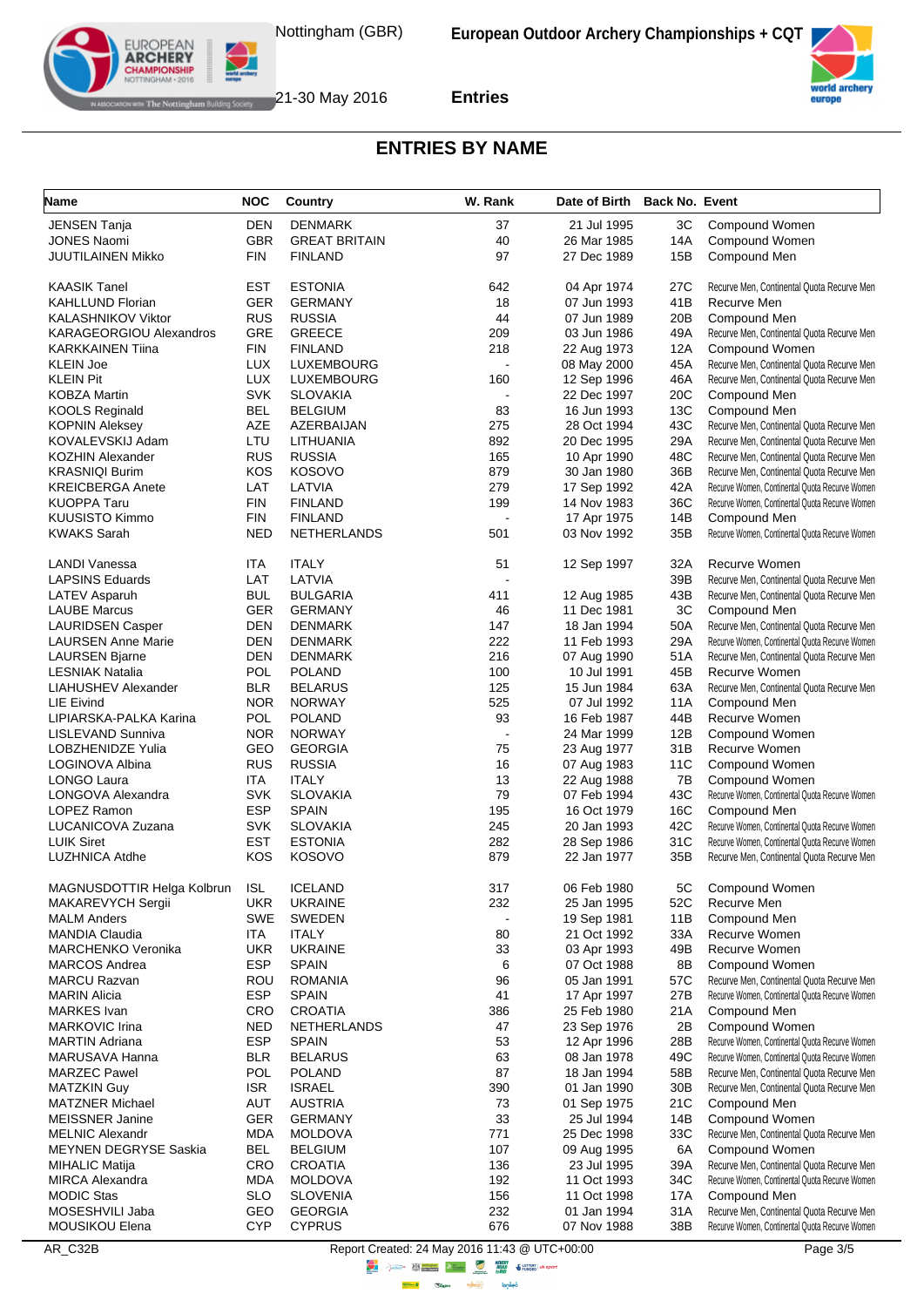



# **ENTRIES BY NAME**

| Name                                          | <b>NOC</b>        | Country                              | W. Rank                                                                                          | Date of Birth Back No. Event |                 |                                                                                              |
|-----------------------------------------------|-------------------|--------------------------------------|--------------------------------------------------------------------------------------------------|------------------------------|-----------------|----------------------------------------------------------------------------------------------|
| <b>MYSZOR Wioleta</b>                         | POL               | <b>POLAND</b>                        | 283                                                                                              | 19 Jan 1983                  | 46B             | Recurve Women                                                                                |
| NAPLOSZEK Slawomir                            | <b>POL</b>        | <b>POLAND</b>                        | 63                                                                                               | 29 Jul 1968                  | 59B             | Recurve Men, Continental Quota Recurve Men                                                   |
| <b>NARIMANIDZE Khatuna</b>                    | GEO               | <b>GEORGIA</b>                       | 34                                                                                               | 02 Feb 1974                  | 32B             | Recurve Women                                                                                |
| <b>NENCIONI Michele</b>                       | ITA               | <b>ITALY</b>                         |                                                                                                  | 19 Jun 1994                  | 9C              | Compound Men                                                                                 |
| <b>NESPOLI Mauro</b>                          | ITA               | <b>ITALY</b>                         | 10                                                                                               | 22 Nov 1987                  | 46C             | Recurve Men                                                                                  |
| NESSET Jon-Ivar                               | <b>NOR</b>        | <b>NORWAY</b>                        |                                                                                                  | 16 Feb 1994                  | 60A             | Recurve Men, Continental Quota Recurve Men                                                   |
| <b>NESTENG Baard</b>                          | <b>NOR</b>        | <b>NORWAY</b>                        | 81                                                                                               | 14 May 1979                  | 59A             | Recurve Men, Continental Quota Recurve Men                                                   |
| NICLASEN Jogvan                               | <b>FRO</b>        | <b>FAROE ISLANDS</b>                 | 272                                                                                              | 26 Aug 1979                  | 8B              | Compound Men                                                                                 |
| <b>NOSALIENE Dangeruta</b>                    | LTU               | LITHUANIA                            | 426                                                                                              | 14 Jan 1970                  | 49A             | Recurve Women, Continental Quota Recurve Women                                               |
| NURMSALU Laura                                | <b>EST</b>        | <b>ESTONIA</b>                       | 162                                                                                              | 01 Jun 1994                  | 33C             | Recurve Women, Continental Quota Recurve Women                                               |
| OLARU Dan                                     | <b>MDA</b>        | <b>MOLDOVA</b>                       | 66                                                                                               | 11 Nov 1996                  | 32C             | Recurve Men, Continental Quota Recurve Men                                                   |
| OLEKSEJENKO Jelena                            | SUI               | SWITZERLAND                          | 228                                                                                              | 10 Jan 1989                  | 11A             | Compound Women                                                                               |
| OLEKSEJENKO Julia                             | LAT               | LATVIA                               | 122                                                                                              | 08 May 1965                  | 8A              | Compound Women                                                                               |
| OLEKSEJENKO Julia                             | LAT               | LATVIA                               |                                                                                                  | 08 May 1965                  | 43A             | Recurve Women, Continental Quota Recurve Women                                               |
| <b>OLIVER Amy</b>                             | <b>GBR</b>        | <b>GREAT BRITAIN</b>                 | 163                                                                                              | 10 Jul 1987                  | 44C             | Recurve Women, Continental Quota Recurve Women                                               |
| <b>OROSZ Viktor</b>                           | HUN               | <b>HUNGARY</b>                       | 62                                                                                               | 23 Aug 1998                  | 12B             | Compound Men                                                                                 |
| PAAVOLA Aki                                   | <b>FIN</b>        | <b>FINLAND</b>                       | $\sim$                                                                                           | 12 Jul 1984                  | 13B             | Compound Men                                                                                 |
| <b>PAGNI Sergio</b>                           | ITA               | <b>ITALY</b>                         | 10                                                                                               | 26 Mar 1979                  | 11C             | Compound Men                                                                                 |
| <b>PAGNONI Federico</b>                       | ITA               | <b>ITALY</b>                         | 22                                                                                               | 12 Nov 1987                  | 10 <sub>C</sub> | Compound Men                                                                                 |
| <b>PARNAT Reena</b>                           | <b>EST</b>        | <b>ESTONIA</b>                       | 97                                                                                               | 01 Dec 1993                  | 32C             | Recurve Women, Continental Quota Recurve Women                                               |
| PASQUALUCCI David                             | ITA               | <b>ITALY</b>                         | 29                                                                                               | 27 Jun 1996                  | 47C             | Recurve Men                                                                                  |
| <b>PAVLIK Marcel</b>                          | <b>SVK</b>        | <b>SLOVAKIA</b>                      |                                                                                                  | 29 Sep 1975                  | 23C             | Compound Men                                                                                 |
| PAVLOVA Anastasia                             | <b>UKR</b>        | <b>UKRAINE</b>                       | 62                                                                                               | 09 Feb 1995                  | 48B             | Recurve Women                                                                                |
| <b>PEINEAU Sebastien</b>                      | <b>FRA</b>        | <b>FRANCE</b>                        | 8                                                                                                | 24 May 1987                  | 2Β              | Compound Men                                                                                 |
| PENDOV Todor                                  | <b>BUL</b>        | <b>BULGARIA</b>                      | 382                                                                                              | 15 Aug 2000                  | 44B             | Recurve Men, Continental Quota Recurve Men                                                   |
| PERALA Laura                                  | <b>FIN</b>        | <b>FINLAND</b>                       |                                                                                                  | 24 Jun 1986                  | 37C             | Recurve Women, Continental Quota Recurve Women                                               |
| PEROVA Ksenia<br>PIEKARSKI Boguslaw           | <b>RUS</b><br>POL | <b>RUSSIA</b><br><b>POLAND</b>       | 28                                                                                               | 08 Feb 1989<br>06 Oct 1962   | 41B<br>19C      | Recurve Women<br>Compound Men                                                                |
| PIFARRE TRUJILLO Miguel                       | <b>ESP</b>        | <b>SPAIN</b>                         | 82                                                                                               | 27 Oct 1992                  | 54C             | Recurve Men                                                                                  |
| PIIPPO Samuli                                 | <b>FIN</b>        | <b>FINLAND</b>                       | 259                                                                                              | 01 Jan 1980                  | 61B             | Recurve Men, Continental Quota Recurve Men                                                   |
| <b>PITMAN Bryony</b>                          | <b>GBR</b>        | <b>GREAT BRITAIN</b>                 | 325                                                                                              | 13 Mar 1997                  | 46C             | Recurve Women, Continental Quota Recurve Women                                               |
| PKHAKADZE Lasha                               | GEO               | <b>GEORGIA</b>                       | 54                                                                                               | 24 May 1994                  | 32A             | Recurve Men, Continental Quota Recurve Men                                                   |
| <b>PLANEIX Sophie</b>                         | <b>FRA</b>        | <b>FRANCE</b>                        | 88                                                                                               | 03 Nov 1997                  | 40A             | Recurve Women, Continental Quota Recurve Women                                               |
| POCIUNAITE Gerda                              | LTU               | LITHUANIA                            | 276                                                                                              | 08 Mar 1993                  | 47A             | Recurve Women, Continental Quota Recurve Women                                               |
| <b>POPOV Vitalii</b>                          | <b>RUS</b>        | <b>RUSSIA</b>                        | 186                                                                                              | 29 Jun 1996                  | 50C             | Recurve Men, Continental Quota Recurve Men                                                   |
| POPOVIC Luka                                  | <b>SRB</b>        | <b>SERBIA</b>                        | 236                                                                                              | 16 May 1992                  | 34C             | Recurve Men, Continental Quota Recurve Men                                                   |
| POZNIAKOVA Tetiana                            | <b>UKR</b>        | <b>UKRAINE</b>                       | 127                                                                                              | 18 Apr 1989                  | 16C             | Compound Women                                                                               |
| <b>PRIEELS Sarah</b>                          | BEL               | <b>BELGIUM</b>                       | 35                                                                                               | 27 Feb 1990                  | 7A              | Compound Women                                                                               |
| PRILEPOV Anton                                | <b>BLR</b>        | <b>BELARUS</b>                       | 14                                                                                               | 05 Feb 1984                  | 62A             | Recurve Men, Continental Quota Recurve Men                                                   |
| PSARRA Evangelia                              | GRE               | <b>GREECE</b>                        | 85                                                                                               | 17 Jun 1974                  | 40C             | Recurve Women, Continental Quota Recurve Women                                               |
| PUUSEPP Kristjan                              | EST               | <b>ESTONIA</b>                       | 330                                                                                              | 06 Dec 1999                  | 4A              | Compound Men                                                                                 |
| RAMAEKERS Robin                               | <b>BEL</b>        | <b>BELGIUM</b>                       | 187                                                                                              | 26 Oct 1994                  | 52B             | Recurve Men, Continental Quota Recurve Men                                                   |
| RAMAZANOVA Yaylagul                           | <b>AZE</b>        | AZERBAIJAN                           | 266                                                                                              | 18 Jan 1990                  | 43B             | Recurve Women, Continental Quota Recurve Women                                               |
| RAVENSCROFT Adam                              | <b>GBR</b>        | <b>GREAT BRITAIN</b>                 | 27                                                                                               | 05 Apr 1982                  | 6C              | Compound Men                                                                                 |
| <b>REITMEIER Filip</b>                        | <b>CZE</b>        | <b>CZECH REPUBLIC</b>                | 137                                                                                              | 15 Aug 1975                  | 8A              | Compound Men                                                                                 |
| <b>REMAR Alen</b>                             | CRO               | <b>CROATIA</b>                       | 402                                                                                              | 19 Aug 1999                  | 38A             | Recurve Men, Continental Quota Recurve Men                                                   |
| <b>REPAS Domingos</b>                         | <b>POR</b>        | <b>PORTUGAL</b>                      | 321                                                                                              | 12 Nov 1968                  | 34A             | Recurve Men. Continental Quota Recurve Men                                                   |
| <b>RICHTER Elena</b>                          | GER               | <b>GERMANY</b>                       | 25                                                                                               | 03 Jul 1989                  | 29C             | Recurve Women                                                                                |
| <b>RIST Martin</b>                            | <b>EST</b>        | <b>ESTONIA</b>                       | 771                                                                                              | 27 May 1986                  | 28C             | Recurve Men, Continental Quota Recurve Men                                                   |
| RODRIGUEZ Juan I.                             | <b>ESP</b>        | <b>SPAIN</b>                         | 24                                                                                               | 19 Apr 1992                  | 56C             | Recurve Men                                                                                  |
| <b>RUBAN Viktor</b>                           | <b>UKR</b>        | <b>UKRAINE</b>                       | 28                                                                                               | 24 May 1981                  | 51C             | Recurve Men                                                                                  |
| <b>RUDOW Marc</b>                             | <b>GER</b><br>SUI | <b>GERMANY</b>                       | 243                                                                                              | 27 Sep 1995                  | 40B             | Recurve Men                                                                                  |
| <b>RUFER Thomas</b><br>RUGGIERI Laura         | <b>FRA</b>        | SWITZERLAND<br><b>FRANCE</b>         | 156<br>51                                                                                        | 01 Aug 1980<br>29 Feb 1996   | 56B<br>39A      | Recurve Men, Continental Quota Recurve Men<br>Recurve Women, Continental Quota Recurve Women |
|                                               |                   |                                      |                                                                                                  |                              |                 |                                                                                              |
| <b>SAGLAM Evrim</b>                           | <b>TUR</b>        | <b>TURKEY</b>                        | 116                                                                                              | 01 Nov 1996                  | 1A              | Compound Women                                                                               |
| <b>SANCENOT Amelie</b>                        | <b>FRA</b>        | <b>FRANCE</b>                        | 29                                                                                               | 29 May 1997                  | 9Β              | Compound Women                                                                               |
| <b>SANNA Michael</b>                          | <b>FRA</b>        | <b>FRANCE</b>                        | 184                                                                                              | 12 Dec 1992                  | 58A             | Recurve Men, Continental Quota Recurve Men                                                   |
| <b>SARTORI</b> Guendalina                     | ITA.              | <b>ITALY</b>                         | 24                                                                                               | 08 Aug 1988                  | 31A             | Recurve Women                                                                                |
| SAVENKOVA Alexandra                           | <b>RUS</b>        | <b>RUSSIA</b>                        |                                                                                                  | 11 Apr 1996                  | 9C              | Compound Women                                                                               |
| <b>SCHALL Velia</b><br><b>SCHLOESSER Mike</b> | GER<br><b>NED</b> | <b>GERMANY</b><br><b>NETHERLANDS</b> | 56<br>1                                                                                          | 02 Nov 1988<br>15 Jan 1994   | 16A<br>20A      | Compound Women<br>Compound Men                                                               |
| AR_C32B                                       |                   |                                      | Report Created: 24 May 2016 11:43 @ UTC+00:00                                                    |                              |                 | Page 4/5                                                                                     |
|                                               |                   |                                      | <b>CALCULATER AND SEVERY ARTISTS AND SEVERY ARTISTS OF A PROPERTY AND SEVERE AREA CALCULATED</b> |                              |                 |                                                                                              |

**lensed** 

 $\mathcal{O}_{\mathit{logm}}$  $\frac{1}{\sqrt{2}}$ 

**Highway**